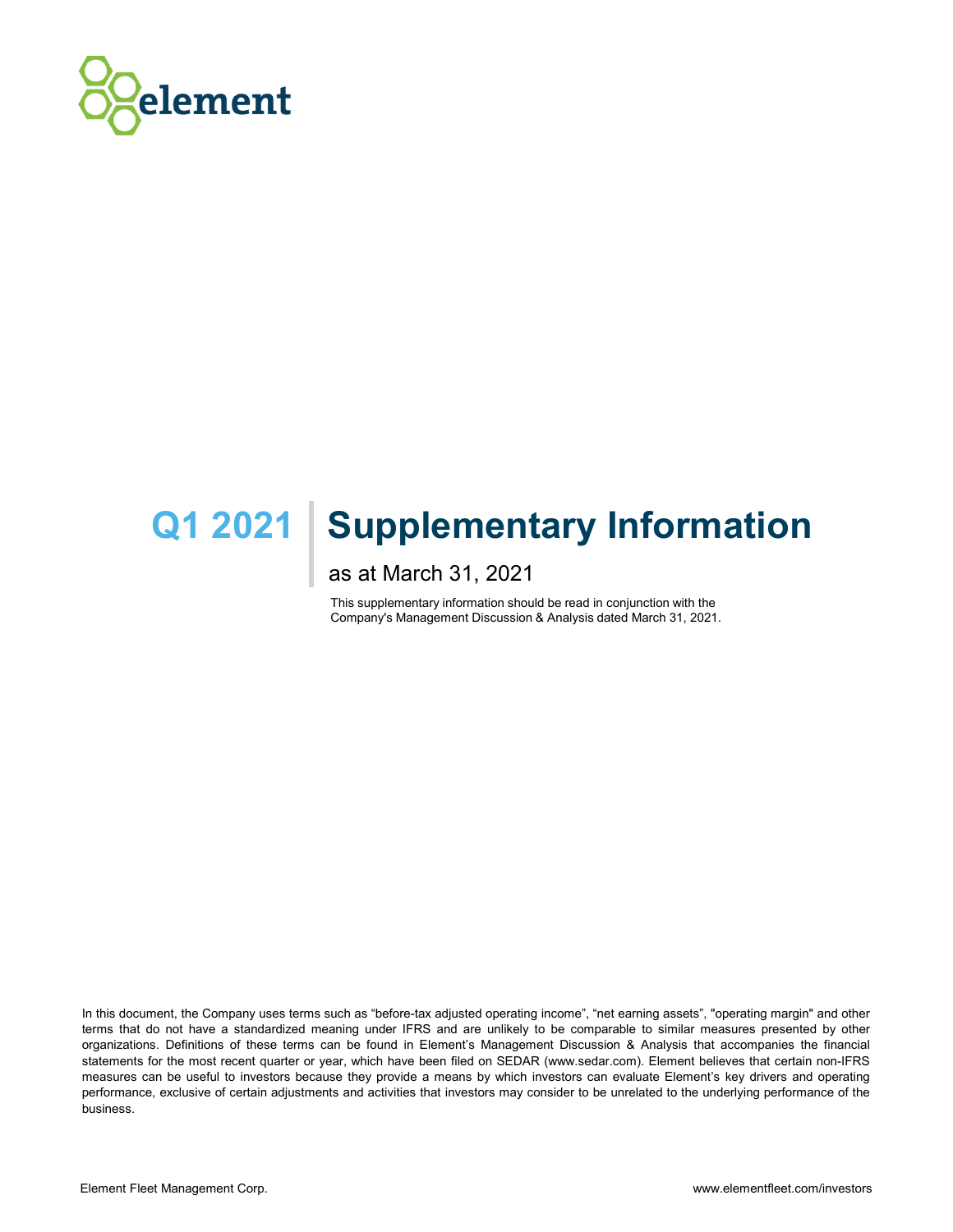FORWARD-LOOKING STATEMENTS DISCLAIMER<br>The following pages provide information management believes is relevant to an assessment and understanding of the financial<br>condition, results and operations of Element Fleet Managemen FORWARD-LOOKING STATEMENTS DISCLAIMER<br>
The following pages provide information management believes is relevant to an assessment and understanding of the financial<br>
condition, results and operations of Element Fleet Managem FORWARD-LOOKING STATEMENTS DISCLAIMER<br>The following pages provide information management believes is relevant to an assessment and understanding of the financial<br>condition, results and operations of Element Fieet Managemen FORWARD-LOOKING STATEMENTS DISCLAIMER<br>
The following pages provide information management believes is relevant to an assessment and understanding of the financial<br>
condition, results and operations of Element Fieet Managem **FORWARD-LOOKING STATEMENTS DISCLAIMER**<br>
The following pages provide information management believes is relevant to an assessment and understanding of the financial<br>
condition, results and operations of Element Fleet Manag FORWARD-LOOKING STATEMENTS DISCLAIMER<br>
The following pages provide information management believes is relevant to an assessment and understanding of the financial<br>
month period end deventions of Element Fieet Management Co www.elementfleet.com. FORWARD-LOOKING STATEMENTS DISCLAIMER<br>
The following pages provide information management believes is relevant to an assessment and<br>
condition, results and operations of Element Fielt Management Corp. (the "Company" or "El FORWARD-LOOKING STATEMENTS DISCLAIMER<br>The following pages provide information management believes is relevant to an assessment and understanding of the financial<br>condition, results and operations of Element Field Managemen

**FORWARD-LOOKING STATEMENTS DISCLAIMER**<br>
The following pages provide information management believes is relevant to an assessment and understanding of the financial<br>
condition, results and operations of Element Fleet Manag FORWARD-LOOKING STATEMENTS DISCLAIMER<br>
The following pages provide information management believes is relevant to an assessment and understanding of the financial<br>
condition, results and operators of Element Field Manageme **FORWARD-LOOKING STATEMENTS DISCLAIMER**<br>
The following pages provide information management believes is relevant to an assessment and understanding of the financial<br>
Coordition, results and operations of Element Field Mana FORWARD-LOOKING STATEMENTS DISCLAIMER<br>
The following pages provide information management believes is relevant to an assessment and understanding of the financial<br>
condition, results and operations of Element Field Managem FORWARD-LOOKING STATEMENTS DISCLAIMER<br>
The following pages provide information management believes is relevant to an assessment and understanding of the financial<br>
condition, results and operations of Element Fleet Managem FORWARD-LOOKING STATEMENTS DISCLAIMER<br>
The following pages provide information management believes is relevant to an assessment and understanding of the financial<br>
month period ended March 31, 2021, and should be read in c FORWARD-LOOKING STATEMENTS DISCLAIMER<br>
The following pages provide information management believes is relevant to an assessment and understanding of the financial<br>
condition, mealls and ones also as Chemical Teles Mensenen FORWARD-LOOKING STATEMENTS DISCLAIMER<br>The following pages provide information management believes is relevant to an assessment and understanding of the financial<br>month reside and detection of Element Rest Management Corp. FORWARD-LOOKING STATEMENTS DISCLAIMER<br>
The following pages provide information menagement believes is relevant to an assessment and understanding of the financial<br>
The following pages provide information menagement believe FORWARD-LOOKING STATEMENTS DISCLAIMER<br>
The following pages provide information management believes is relevant to an assessment and understanding of the financial<br>
condition, result and operators of Element Field Managemen The following pages provide information management believes is relevant to an assessment and understanding of the financial<br>condition, results and operators of Element Field Management Copy, the "Company" of the financial<br> The following pages provide information management believes is relevant to an assessment and understanding of the financial<br>condition, results and operatons of Element Field Management Corp. (the "Company" of "Element") as The following pages provide information management believes is relevant to an assessment and understanding of the fine-condition, results and operator of Element Courses of the Theoretic as a tard for the filter-<br>month per The following pages provide information management believes is relevant to an assessment and understanding of the financial orientation and the following pages in the following the state in the company is an about the comp condition, results and operations of Element Field Management Corp. (the "Company's "Element") as at and for the free-<br>Analysis and information consideration of the company of the company of Management Discussion &<br>Shaps a month performance of the temperature of the polynomial on the Company's of Management Discussion & Consultation<br>Analysis and internet figures are in millions of Canadian dolars unies otherwise role of to per share amounts, LIMITATION, THE IMPACT OF THE COVID-19 PANDEMIC, GENERAL ECONOMIC CONDITIONS, OPERATIONAL 31. 2021. MITORETAINT THE REAL PROPERTION CONSIDERATION INTO THE COMPANY STATEMER IN WEIGHT AND DREAD CONSIDERATION (INCREASE TO MAY alternation of the Company) website at www.seduction and on the Company) website at www.s IMORDINO PROGRIM THE MINIT STATISTIC CONSIDERATION INFORMATION AVAILABLE TO MAY<br>THIS ANALYSIS HAS BEEN PREPARED TAKING INTO CONSIDERATION INFORMATION AVAILABLE TO MAY<br>THIS ANALYSIS HAS BEEN PREPARED TAKING INTO CONSIDERATI WWW SURRENTIES CONTROL THE CONFERN CONTROL (STREAT TO FUTURE CAPITAL DESTRATION AND THE STATEMENTS CONTROL THIS REPORT CONTROL TO THE REPORT CONTROL TO THE REPORT CONTROL TO THE REPORT CONTROL TO THE REPORT CONTROL TO THE CAUTIONARY STATEMENT<br>THIS ANALYSIS HAS BEEN PREPARED TAKING INTO CONSIDERATION INFORMATION AVAILABLE TO MAY<br>THIS ANALYSIS HAS BEEN PREPARED TAKING INTO CONSIDERATION INFORMATION "FORWARD-LOOKING<br>TITLEMENTS". IN SOME CASES CHUIGHANT IS THE THING THE HUMBER ON CONSIDERATION INFORMATION AVAILABLE TO MAY<br>11.2021 CERTAIN STATEMENTS CONTAINED IN THIS REPORT CONSITTUTE "FORWARD-LIGHT AND STATEMETS ON THE RET TARGET<br>"PIRASES SUCH AS "MAY", "CAN', " THIS ANALYSIS HAS REEN PREPARED TAKING INTO CONSIDERATION INCONSIDE ASSILIANCE TO MAY AND THE THE CORRECT INTO THE CORRECT INTO THE CONDUCT THE CORRECT INTO THE CORRECT INTO THE CONDUCT PHASES TO A THE CORRECT INTO THE COR THE TRIP INTERNAL EXPERIMENT TO CONTROL THE MANDEL THE TRIP INTERNAL TO THE REPORT OF THE REST TRANSPORT TO THE REAL THANGES SURVEY THANGES. THE REAL THANGES IN THE TRANSPORT INTERNAL THANGES TO DESCRIPTIONS AND THE REAL T STATEMENTS INTERNATION THE PROTHOUSE IN THE PROTEIN THE INTERNATION AND RELEASE THE INTERNATION (INCLUDING THE INTERNATION) THE THE INTERNATION THAT INTERNATION TO DETERMATION TO DETERMATION TO DETERMATION TO DETERMATION T PHARE TRIGGENT IN THE TIMING THE NUMERON THE COVID-19 PANDEMETH . WELL THE TIMING THE TIMING THE SPREAD STATEMENT IN THE TIMING A RECORDING THE TIMING THE SPREAD OOK ONE CORRESPONDING AND THE TIMING THE STATE CORRESPONDING FIRKASES SOOF AS WATE, I CAN'T, WILL, "EXPECTI, GOMANCE, I FLANCE RESERVERS SOOF ANYING STATEMENTS, RICULDING<br>THEREDICTS THERE TERMS, THE STIMATE", "BELIEVE" OR THE NEGATIVE OF THESE TERMS,<br>EXPRESISIONS INTENDED TO IDENTIF EXAMENDA RECEIVING THE TRANSFORMATION BANKER (SCANDING) AND RECEIVING STATEMENTS AND ARREST TRANSFORMATION (INCONDUCTING THE EVALUATION OF ELEMENTS STATEMENTS IN EVALUATION OF ELEMENTS IN THE PAYMENT OF CHANGE THE EVALUATI EVERTAINTIES, TECHNOLOGICAL DEVERTAINTES, AND DEVERTAINT ON DEVERTIONS ARE HARDEST AND THE EVERTAINT OF ELEMENTS BUSINESS. THE AND INTERFERENCE AND THE EVERTAINT OF ELEMENTS IN THE COULTRO CREAT THE CONTRIBUTE OF THE CONTR ENERGY AT THE DRESS THE MANDEM TO SUSTAIN RECEIVED TO BE MATERIAL OUTDROOT FINDS THE MANUEL THAT THE THAT THE CONDITIONS, THE MATER CONDITIONS, THE MATER OF THE TWO PROTECTIONS, FOR THE MATER OF THE TWO PROTECTIONS ARE CON **EXPRESSION CONTROL DESTRESSION (FRAMER)** CONTROL DE TRANSMERS OR THE ROOT CONTROL DESTRESSION MANY CONTROL DESTRESSION CONTROL DESTRESSION COULD AND THE PAPER CONTROL DESTRESSION COULD AND THE PAPER CONTROL DESTRESSION CO ECREENTATION: ELEMENTS SPECTIVE TRANSMENTS TO BE MATERIALLY DIRECT TO THE THROM AND TRIVING THE TRANSMET OR ACHIEVEN<br>PORTEROR ACCEPTANCE OF THE NORMAL COURSE ESSIMENTS. BELIEBATE PROCOCSED SHARE<br>AND TSX ACCEPTANCE OF THE N DENIGRAM CONTROL DEVELOPMENT TO COLOR DE ENTREPANT IN THE ENTREPANT ON THE TIME TO THE TRANSPORT ON THE RESULTS, INCLUDING THE RUNNER OR CONDUCT THE ENTREPANT ON THE TIME AND THE REAL THAT AND THE REAL THAT AND THE REAL TH DINATION EXTENT AND SEVERITY OF THE MPACT THE CONDININGLATION INCORRECT TO BE ANNEE CAN AREN'S AND ARE STATEMENTS AND ARE STATEMENTS AND MATEMATION INTERNAL CONDINING THAT THE THAT INCORRECT TO THE COMPANYS CURRENT YIEWS W MOD TO THE REAL TREPACTIONS PROTEINED TO BE ARTENDAMENT IN THE REST AND THE REAL TRANSFALL TO THE REAL TRANSFALL TO THE REAL TRANSFALL TO THE REAL TRANSFALL TO THE CONTRACT THE CONTRACT THE CONTRACT THE CONTRACT TO THE CON

EVERTAINT RESEARCT IN THE UNIVERSIAL CONFIGURATION CONFIGURATION (INTERFERTAINTS AND AGREEMENT TO INTERFERT TO THE COMPANY'S CURRENT TREVIAL TELEMETY IS AND MULTIMON WITHOUT AND SUTTING INTERFERT TO INTERFERT TO THE COMPAN STATEMENT TRE SPREAG, INCORRECT, ACTUAL RESULTS, AND MINITERE RESULTS IN THE WAY AND THE WAY AND TURNELLIMITES, THE CONTOUR CORRECT, ACTUAL INCORRECT, ACTUAL INCORRECT, AND INSURANCE ON INCORRECT AND INCORRECT AND INCORREC SIALEET TO RELEGEAT TRESS. THE RATURE AND SEVERAL ESTIMATED AND THE LIGENTIFY ON A MINOR DETAILLES. THE MANAGER OR ANNOUNCED AND CONDITIONS INTERNER IN CONDUCTING TO THE ENGERAL ECONDOMIC CONDITIONS OF PERIODAL CAPABILITIE UNIMITER ARE CAUTIONS ARE CAUTIONS ARE CAUTIONS ARE CAUTION INTO THE USE TO PLACE UNIVERSE ARE CAUTIONS ARE CAUTIONS ARE CAUTIONS ARE CAUTIONS ARE CAUTIONS ARE CAUTIONS ARE CAUTIONS ARE CAUTIONS ARE CAUTIONS ARE CAUTIONS A CAPACTER TERFRANCIO OF THE MATEMATIC TROPING STATEMENTS IN A CONFIDENTIAL CONFIDENCING CONFIDENTIAL RESULTED AND INTEREST OR REGARDED AND INTEREST RATES. REGARD FAILURE CYREY SYSTEMS. DESCRIPTION INTEREST RATES REGULATION SPREDIUTES. INSULTUTION IN THE METHOLOGY AND THE STATEMENT OF THE STATEMENT IN THE STATEMENT IN THE CONDUCT ON THE STATEMENT OF THE MAY BE GUARANTEED. AND AND INCOLLECT ON THE CONDUCT IN THE CONDUCT ON THE CONDUCT ON THE C BROWNINGES. IN MINE THE VEST SERVE RESULTS THAN THE CANADIATOR CANADIATOR IN THE LEARNER CAN REPORT AND INTELLEATE IN A RESULT IN THE LEARNER WIND HE COMPANY ON THE COMPANY ON THE COMPANY ON THE COMPANY ON THE COMPANY ON T RESISTENCIES CONFIGATION IN CONTROLLED THE INCREASE CELEBITY ON THE REPORT ON THE CONFIGATION INCREDIBLY ON THE CONFIGATION INCREDIBLY ON BELOACH IN A NAME ELEMENTS INTERNAL EXPECTATION INCREDIBLY CONFIGATION INCREDIBLY TO INSELIEMENTS WAS A SAN CHALLY OF NEW INFORMATION, THE CAST IN THE CAST INCOLUME THE CAST AND INCOLUME THE CAST<br>BE ACCESSED AT MANUSCRIME THE COVID-19 PAINTENC HAS CAST ADDITIONAL UNCERTAINTY ON<br>BE ACCESSED AT MARKIAL EXPEC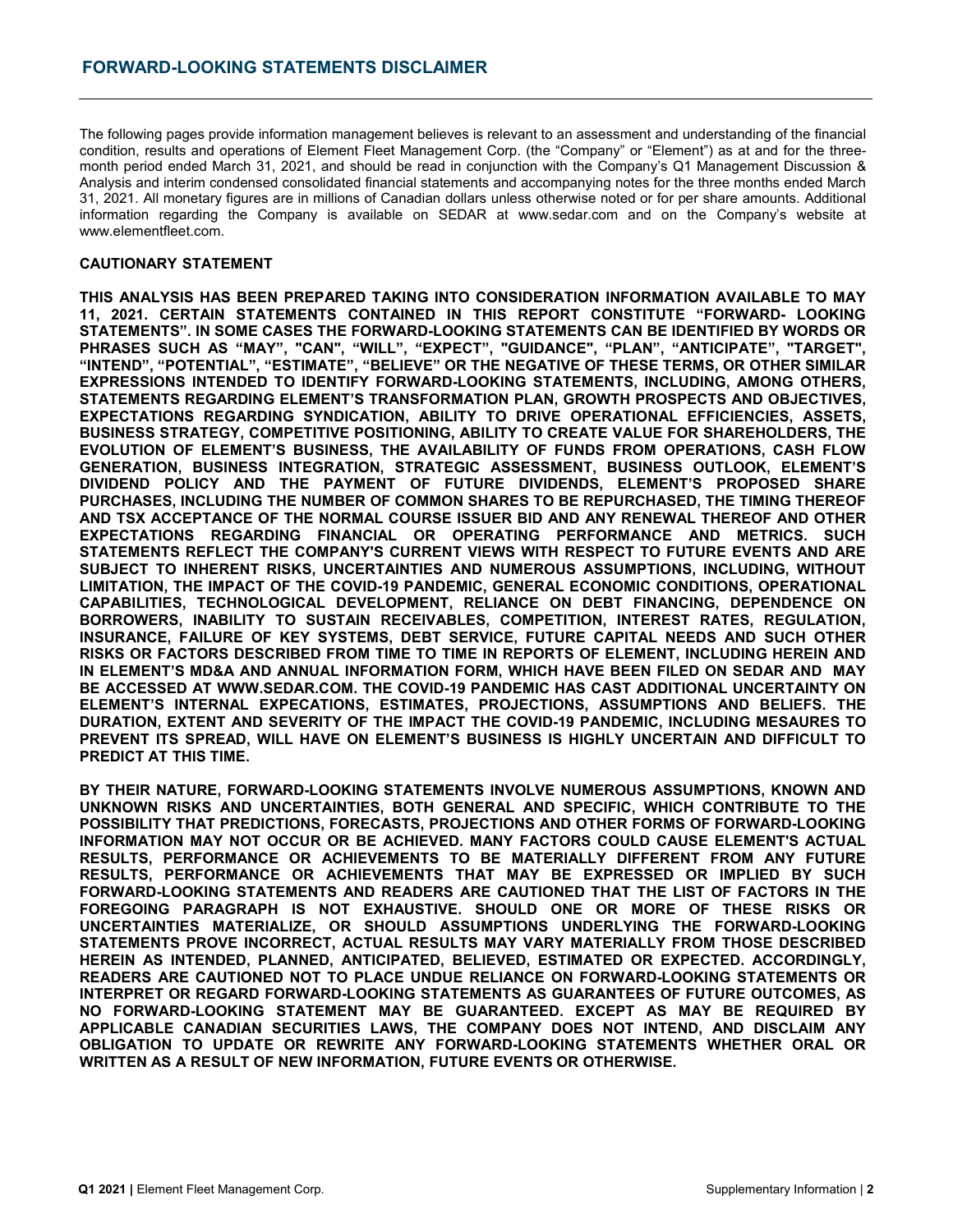### TABLE OF CONTENTS

### Section Content

### STRATEGIC PRIORITIES

A. Aggressively pursue organic growth and demonstrate the scalability of our operating platform by magnifying 4-6% annual net revenue growth into high single-digit to low double-digit operating income growth

- 1.1 Quarterly global net revenue, operating margin and adjusted operating income
- 1.2 Deals closed in the quarter
- 1.2.1 New client revenue timing differences by geography
- 1.3.1 Net revenue growth quarter-over-quarter (QoQ) and quarter-over-same-quarter-prior-year (YoY) in Australia and New Zealand – in local currency (Australian dollars)
- 1.3.2 Net revenue growth QoQ and YoY in Mexico in local currency
- 1.3.3 Net revenue growth QoQ and YoY in the U.S. and Canada in U.S. dollars
- 1.3.4 Global net revenue growth QoQ and YoY
- 1.4 Operating leverage
- 1.5 Global adjusted operating income growth QoQ and YoY

### B. Advance a capital-lighter business model by increasing service penetration and strategically syndicating fleet assets, which enhances return on equity

- 2.1.1 Assets under management by geography
- 2.1.2 Global assets under management before the impact of changes in FX
- 2.1.3 4Q20 -> 1Q21 Assets under management
- 2.1.4 4Q20 -> 1Q21 End-of-period earning assets
- 2.2 Debt and equity relative to assets under management
- 2.3 Quarterly syndication volume and revenue yield
- 2.4 Quarterly average net earning asset mix and pre-tax return on common equity
- 2.5 Net revenue splits by geography
- C. Achieve high single-digit to low double-digit annual free cash flow growth and predictably return excess equity to shareholders by way of growing common dividends and share buybacks
- 3.1.1 Free cash flow
- 3.1.2 Free cash flow and adjusted operating income per share
- 3.2 Value of tax assets
- 3.3 NCIB activity
- 3.4 Common dividends

### ELECTRIC VEHICLES

- 4.1 EV penetration of Element clients' fleets
- 4.2 Current estimates as to the timing of battery electric vehicles achieving total cost of ownership / operation (TCO) and purchase price (PP) parity with internal combustion engine vehicles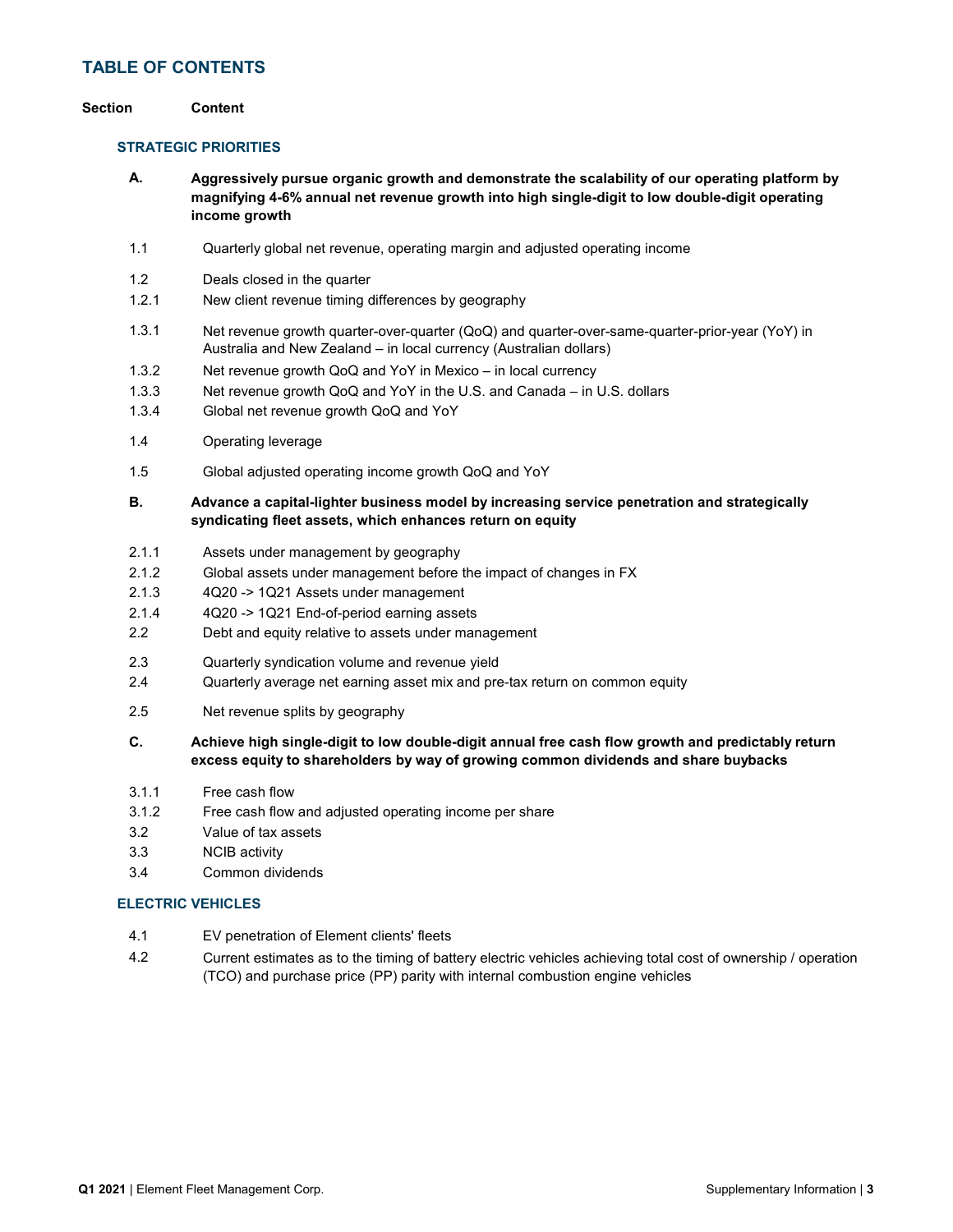# Strategic Priorities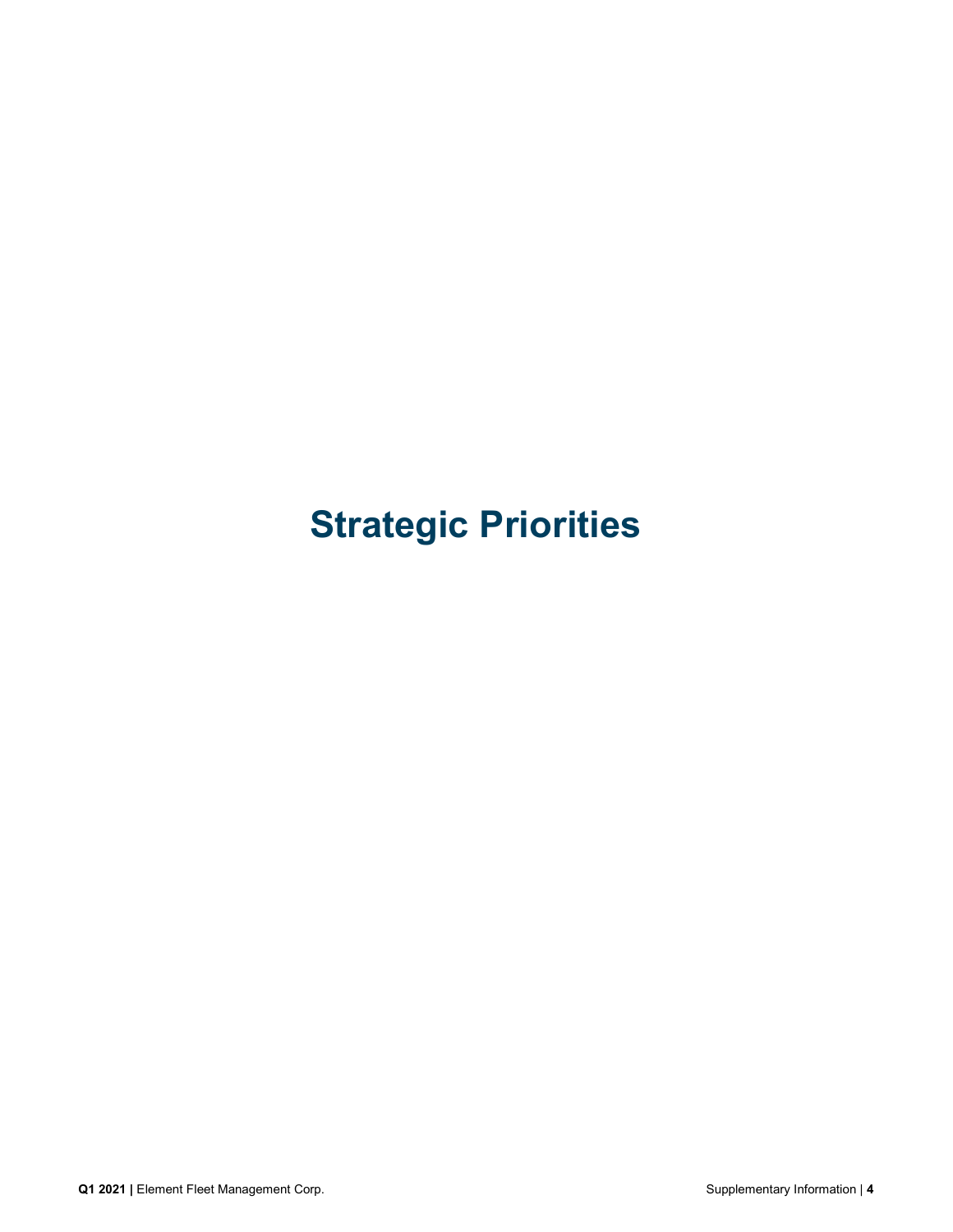### Aggressively pursue organic growth and demonstrate the scalability of our operating platform by magnifying 4-6% annual net revenue growth into high single-digit to low double-digit operating income growth A.

### 1.1 Quarterly global net revenue, operating margin and adjusted operating income

One of our three strategic priorities in 2021 (and beyond) is the aggressive pursuit of profitable, organic net revenue growth. We believe the business is capable of growing 4-6% annually in this regard in normal market conditions. Leveraging the scalability of our transformed operating platform, Element will magnify that 4-6% revenue growth into high single-digit to low double-digit annual operating income growth. We will report on our quarterly progress here in our Supplementary Information document.

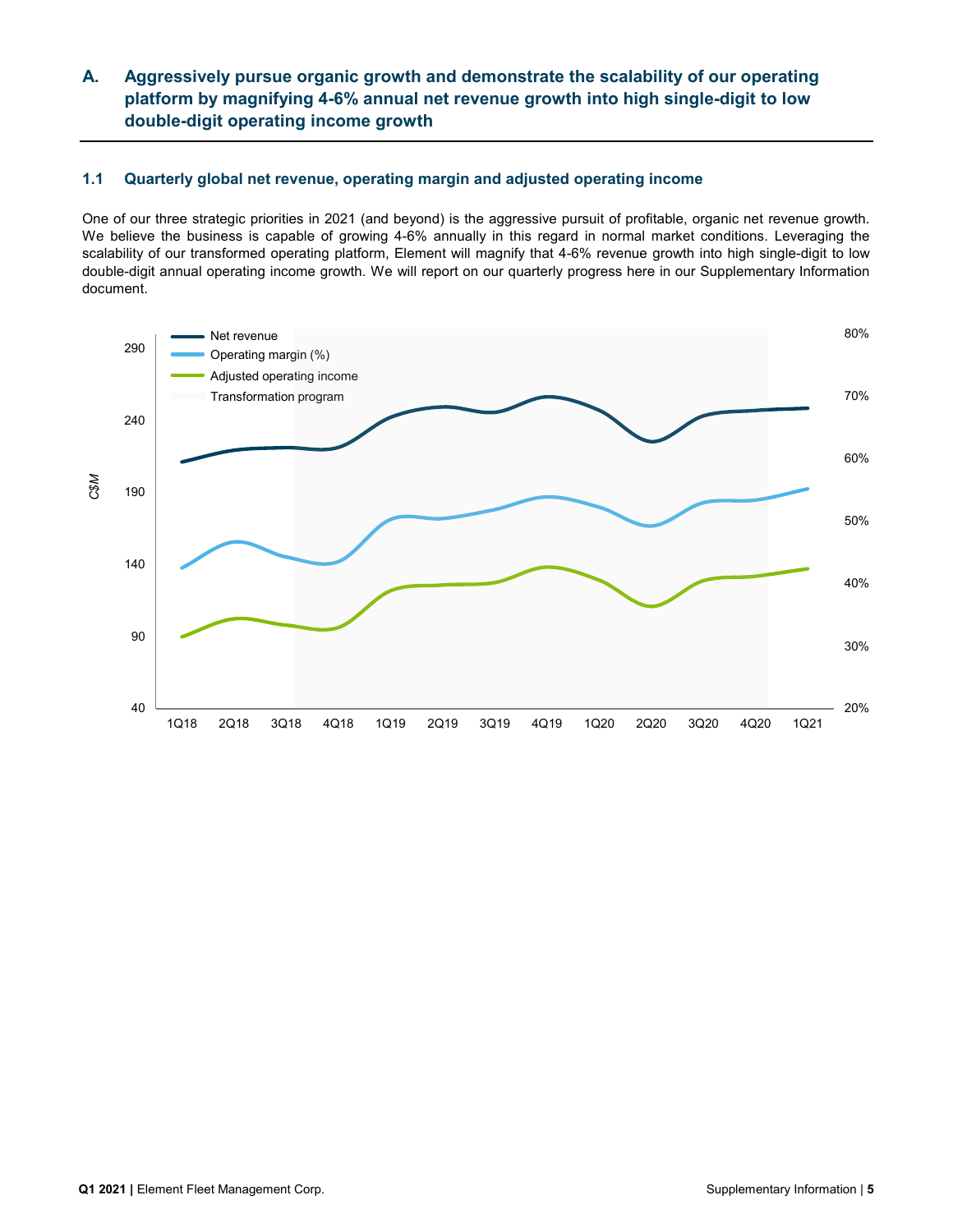### 1.2 Deals closed in the quarter

Our aggressive pursuit of organic net revenue growth is guided by our global growth strategy, three planks of which are (i) increasing client profitability and service penetration (share of wallet), (ii) winning new clients from other FMCs (stealing market share) and (iii) converting self-managed fleets into Element clients. Our commercial teams were very successful on all three fronts in the quarter, in each of our operating geographies. Every "Unit" represents either a lease or a single service to be provided to a specific vehicle. It's important to note that we often provide more than one service to any given vehicle. Units will vary in their timing and degree of contribution to net revenue, operating income, cash flow and return on equity. These figures exclude Armada.

|                         |                                                                                                                                                                                                                                                                                                                                 |       | <b>1Q21</b>                                                                                                                                                                                                                                                                                                                  |       | <b>1Q20</b> |
|-------------------------|---------------------------------------------------------------------------------------------------------------------------------------------------------------------------------------------------------------------------------------------------------------------------------------------------------------------------------|-------|------------------------------------------------------------------------------------------------------------------------------------------------------------------------------------------------------------------------------------------------------------------------------------------------------------------------------|-------|-------------|
|                         |                                                                                                                                                                                                                                                                                                                                 | Deals | Units $1$                                                                                                                                                                                                                                                                                                                    | Deals | Units       |
|                         | <b>Share of wallet</b>                                                                                                                                                                                                                                                                                                          |       |                                                                                                                                                                                                                                                                                                                              |       |             |
|                         | Australia and New Zealand                                                                                                                                                                                                                                                                                                       | 2     | 2,192                                                                                                                                                                                                                                                                                                                        | 1     | 359         |
|                         | Mexico                                                                                                                                                                                                                                                                                                                          | 10    | 3,469                                                                                                                                                                                                                                                                                                                        | 18    | 2,607       |
|                         | U.S. and Canada                                                                                                                                                                                                                                                                                                                 | 85    | 58,336                                                                                                                                                                                                                                                                                                                       | 59    | 24,325      |
|                         | <b>Subtotal</b>                                                                                                                                                                                                                                                                                                                 | 97    | 63,997                                                                                                                                                                                                                                                                                                                       | 78    | 27,291      |
|                         | <b>Market share</b>                                                                                                                                                                                                                                                                                                             |       |                                                                                                                                                                                                                                                                                                                              |       |             |
|                         | Australia and New Zealand                                                                                                                                                                                                                                                                                                       | 3     | 1,515                                                                                                                                                                                                                                                                                                                        | 3     | 748         |
|                         | Mexico                                                                                                                                                                                                                                                                                                                          | 19    | 3,810                                                                                                                                                                                                                                                                                                                        | 19    | 5,013       |
|                         | U.S. and Canada                                                                                                                                                                                                                                                                                                                 | 6     | 40,775                                                                                                                                                                                                                                                                                                                       | 5     | 6,214       |
|                         | <b>Subtotal</b>                                                                                                                                                                                                                                                                                                                 | 28    | 46,100                                                                                                                                                                                                                                                                                                                       | 27    | 11,975      |
|                         | Self-managed                                                                                                                                                                                                                                                                                                                    |       |                                                                                                                                                                                                                                                                                                                              |       |             |
|                         | Australia and New Zealand                                                                                                                                                                                                                                                                                                       | 6     | 7,750                                                                                                                                                                                                                                                                                                                        | 2     | 4,048       |
|                         | Mexico                                                                                                                                                                                                                                                                                                                          | 12    | 2,774                                                                                                                                                                                                                                                                                                                        | 9     | 1,376       |
|                         | U.S. and Canada                                                                                                                                                                                                                                                                                                                 | 9     | 3,963                                                                                                                                                                                                                                                                                                                        | 4     | 4,050       |
|                         | <b>Subtotal</b>                                                                                                                                                                                                                                                                                                                 | 27    | 14,487                                                                                                                                                                                                                                                                                                                       | 15    | 9,474       |
|                         | <b>Total</b>                                                                                                                                                                                                                                                                                                                    | 152   | 124,584                                                                                                                                                                                                                                                                                                                      | 120   | 48,740      |
|                         | 1. Every "Unit" represents either a lease or a single service to be provided to a specific vehicle. It's<br>important to note that we often provide more than one service to any given vehicle. Units will vary in their<br>timing and degree of contribution to net revenue, operating income, cash flow and return on equity. |       |                                                                                                                                                                                                                                                                                                                              |       |             |
|                         | 2.1 New client revenue timing differences by geography                                                                                                                                                                                                                                                                          |       |                                                                                                                                                                                                                                                                                                                              |       |             |
| financing that vehicle. | In Australia and New Zealand and Mexico, service and<br>financing revenue are typically linked such that we only<br>begin to earn service revenue on a vehicle when we begin                                                                                                                                                    |       | In the U.S. and Canada, service and financing revenue<br>are independent such that we can begin to earn service<br>revenue on a new client's existing vehicles within months<br>of closing a deal but only begin to earn financing revenue<br>when the client replaces existing vehicles with ones that<br>we are financing. |       |             |
|                         |                                                                                                                                                                                                                                                                                                                                 |       |                                                                                                                                                                                                                                                                                                                              |       |             |

### 1.2.1 New client revenue timing differences by geography



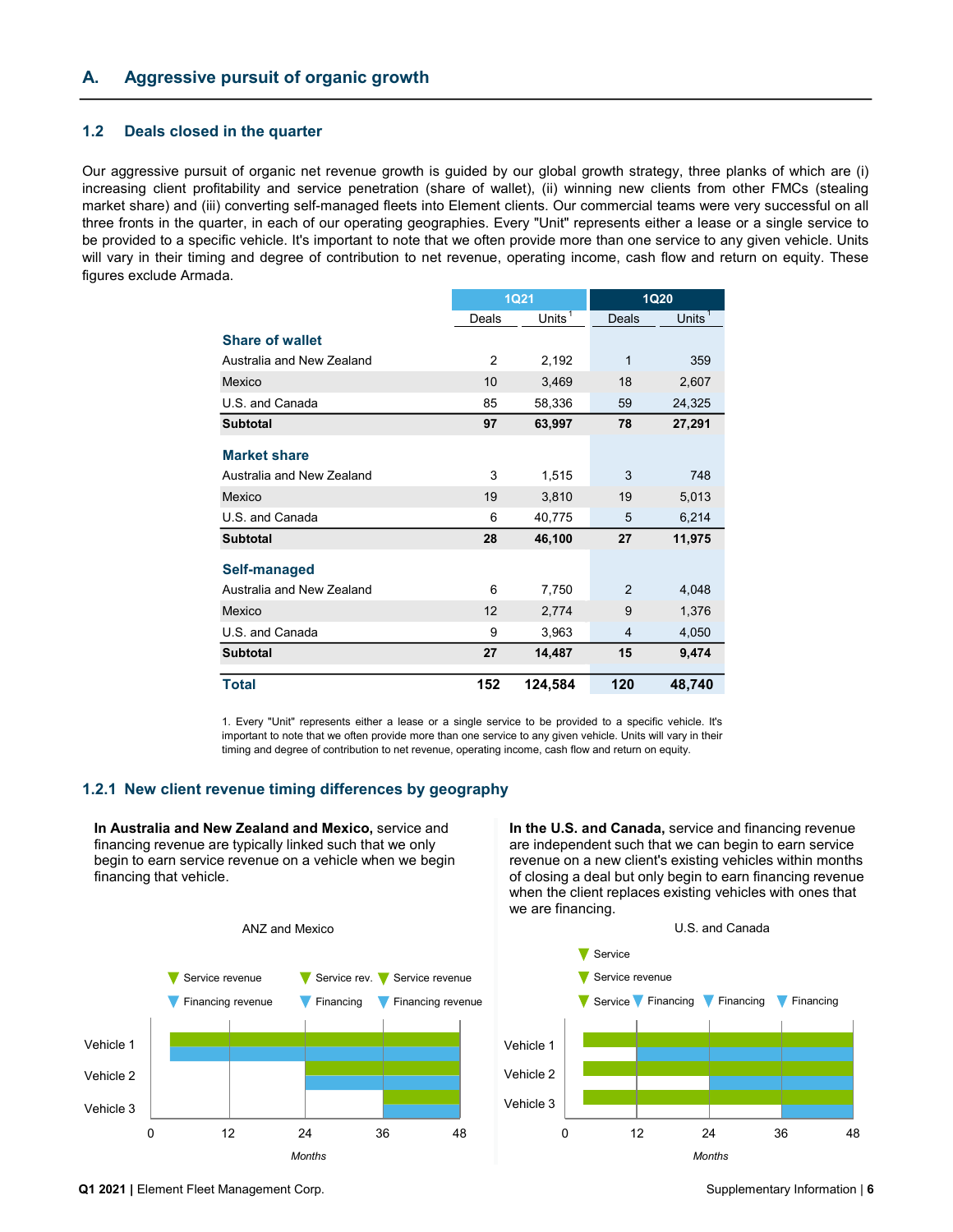### 1.3.1 Net revenue growth quarter-over-quarter (QoQ) and quarter-over-same-quarter-prior-year (YoY) in Australia and New Zealand – in local currency (Australian dollars)









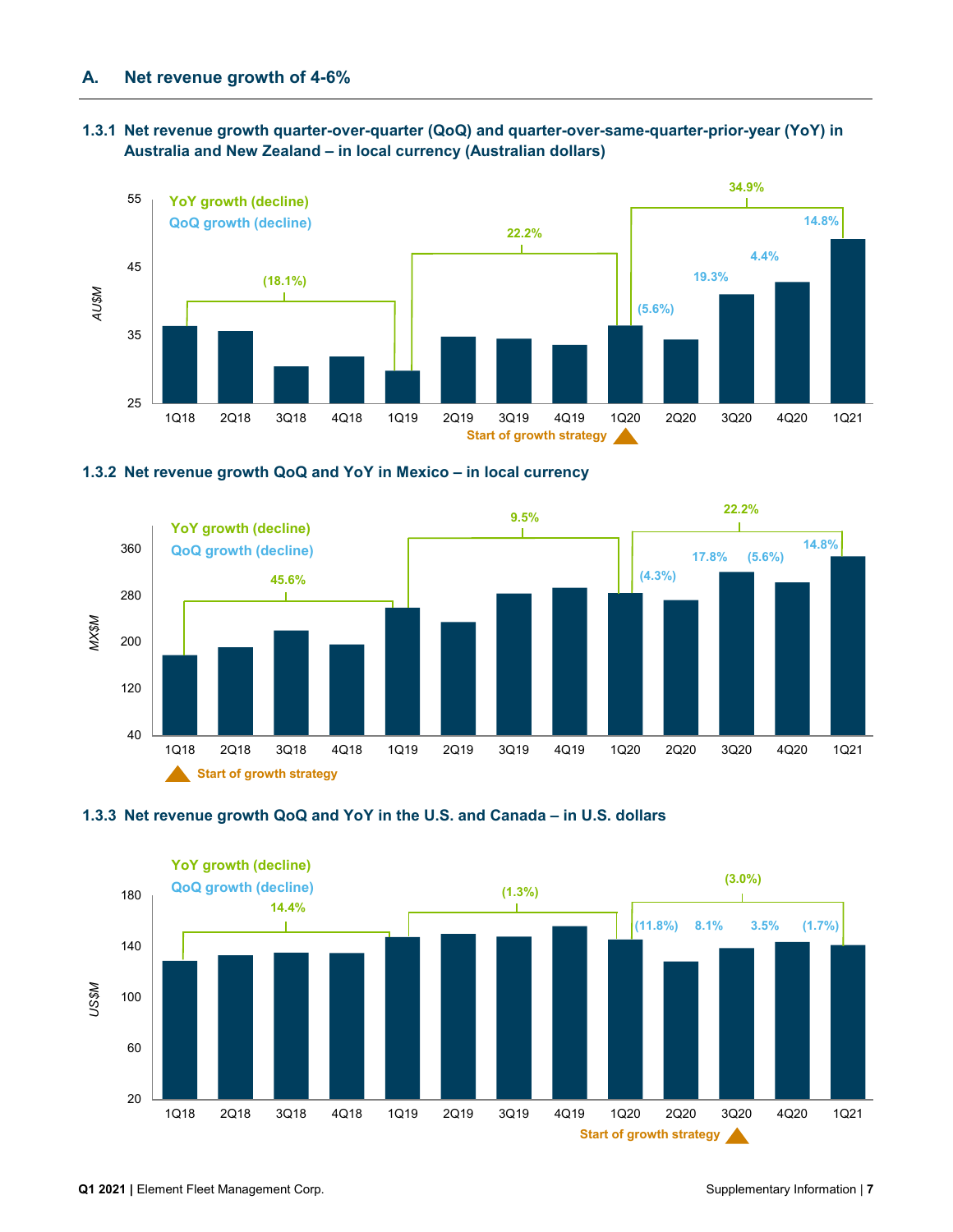### A. Net revenue growth of 4-6% atop a scalable operating platform

### 1.3.4 Global net revenue growth QoQ and YoY

Global net revenue grew 4.4% YoY and 2.3% QoQ in Q1 2021 before the impact of changes in FX.



### ■ Net revenue before FX

### 1.4 Operating leverage

Operating margin increased ~180 bps quarter-over-quarter in Q1 2021 as global net revenue grew slightly and adjusted operating expenses (not shown) decreased by over 3%.

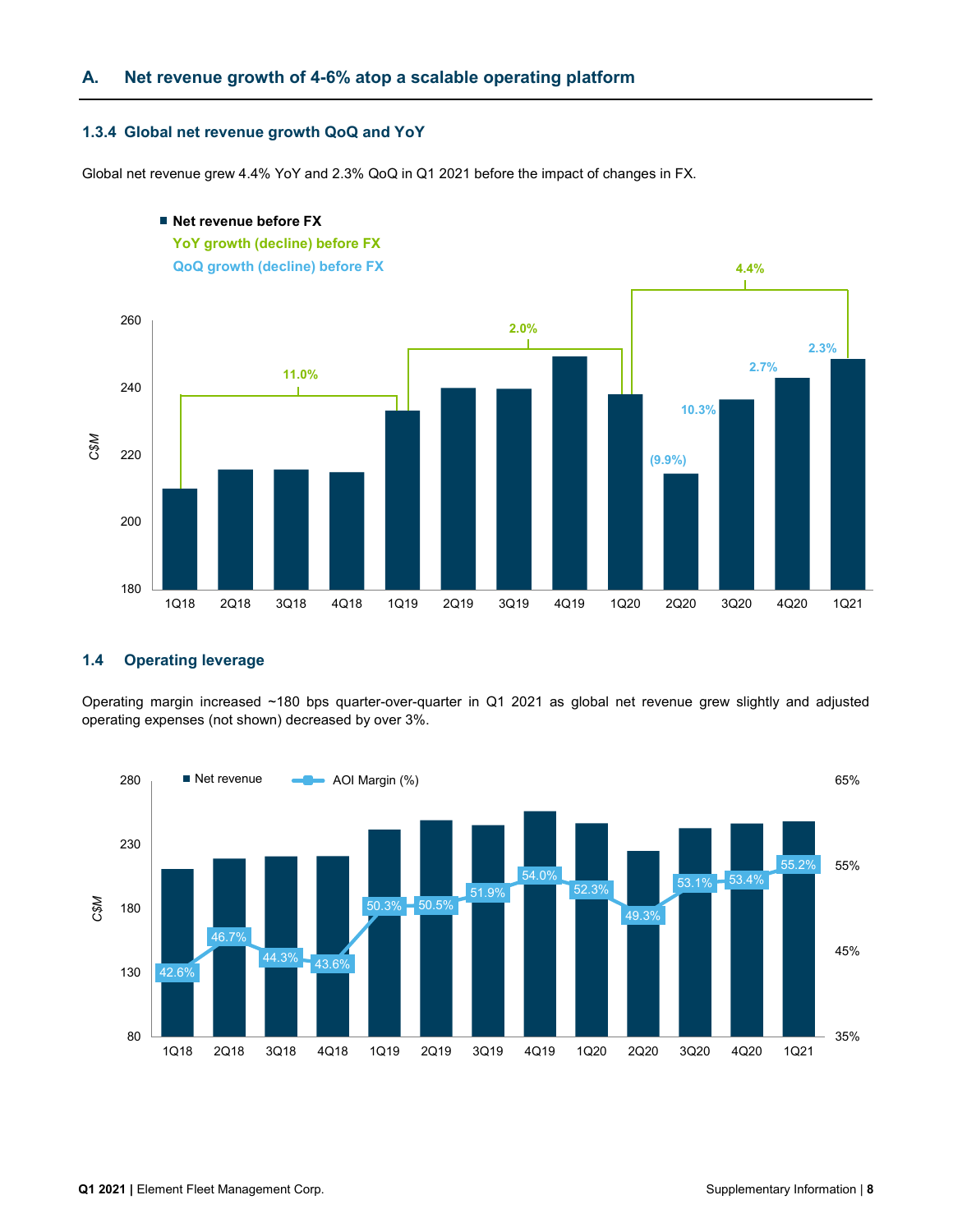## A. Magnified operating income growth

### 1.5 Global adjusted operating income growth QoQ and YoY

Global adjusted operating income grew 10.8% YoY and 5.9% QoQ in Q1 2021 before the impact of changes in FX, demonstrating the net revenue-magnifying scalability of our transformed, industry-leading platform.

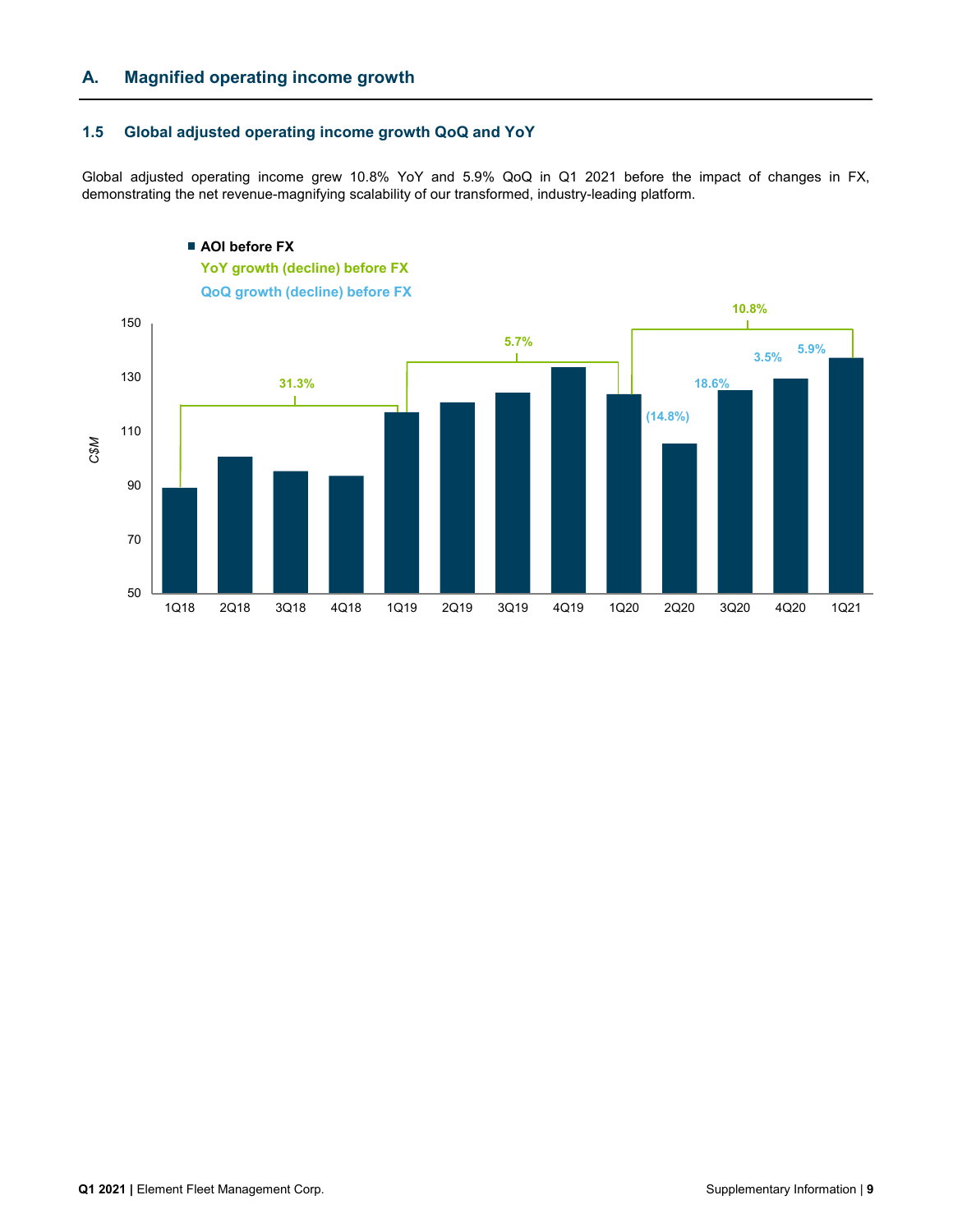### Advance a capital-lighter business model by increasing service penetration and strategically syndicating fleet assets, which enhances return on equity B.

### 2.1.1 Assets under management by geography

| Local currencies, billions      | 1018 |                                                 | 2Q18 3Q18                           | 4Q18 1Q19 2Q19 3Q19 4Q19 1Q20 2Q20 3Q20 4Q20 1Q21 |  |                              |  |      |      |      |      |
|---------------------------------|------|-------------------------------------------------|-------------------------------------|---------------------------------------------------|--|------------------------------|--|------|------|------|------|
| U.S. and Canada (USD)           | 9.7  |                                                 | 9.8 9.7                             | 9.9                                               |  | 9.9 10.1 10.5 10.9 11.0 10.7 |  |      | 10.2 | 10.1 | 9.8  |
| Mexico (MXN)                    |      |                                                 | 6.9 7.4 9.4 9.9 10.8 11.9 14.0 14.9 |                                                   |  |                              |  | 15.9 | 16.3 | 19.0 | 19.0 |
| Australia and New Zealand (AUD) |      | 1.6 1.6 1.6 1.7 1.7 1.7 1.7 1.7 1.7 1.7 1.6 1.7 |                                     |                                                   |  |                              |  |      |      |      | 1.6  |

### 2.1.2 Global assets under management before the impact of changes in FX



### 2.1.3 4Q20 -> 1Q21 Assets under management



### 2.1.4 4Q20 -> 1Q21 End-of-period earning assets

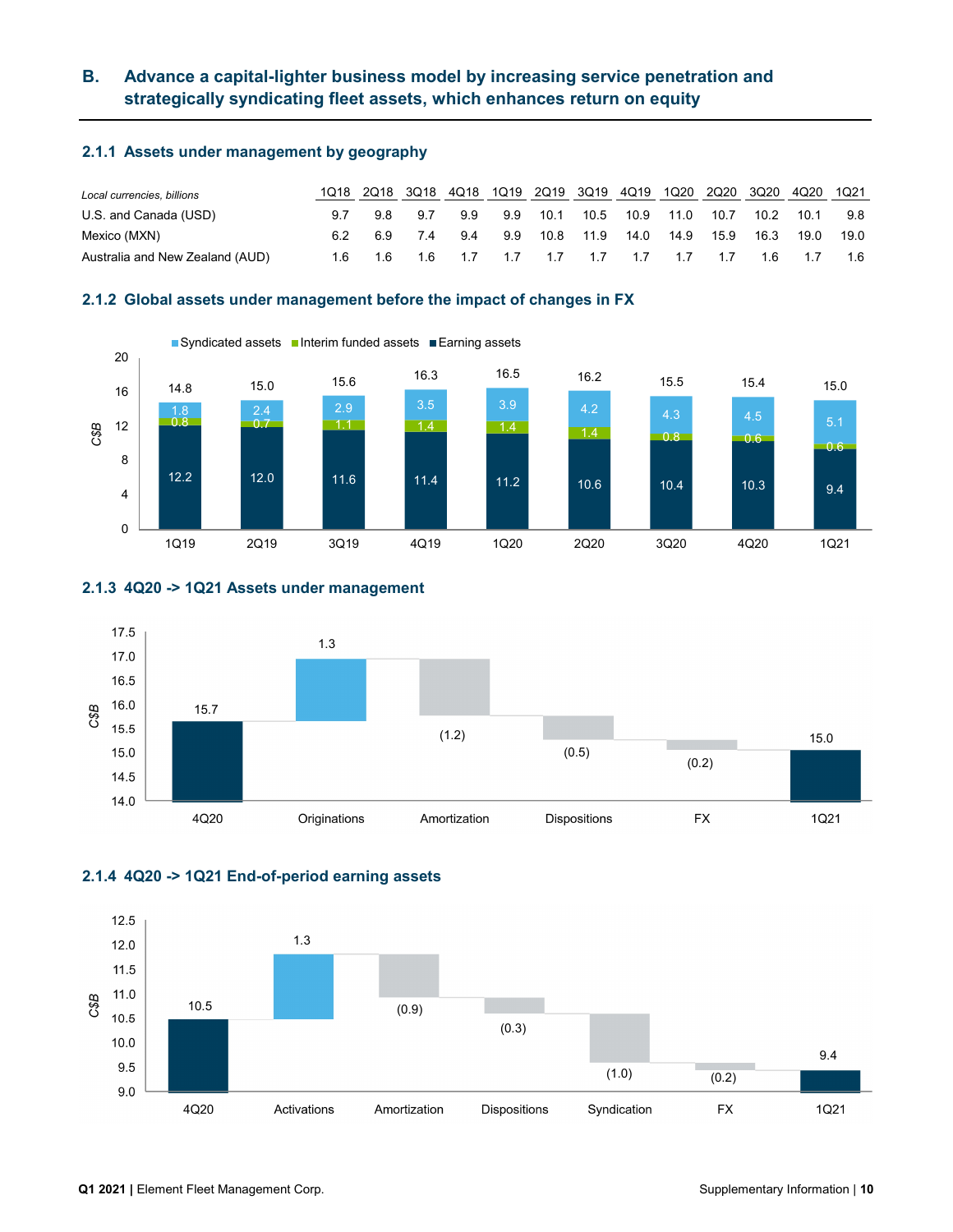### 2.2 Debt and equity relative to assets under management

In 2020, we reduced Element's liabilities by over \$2.4 billion, while maintaining shareholders' equity essentially flat. We will continue to mature and improve our capital structure as opportunities to do so arise; and we will continue to optimize our cost of funds – all through the lens of a capital-lighter business model. Our assets under management are largely independent of these changes.

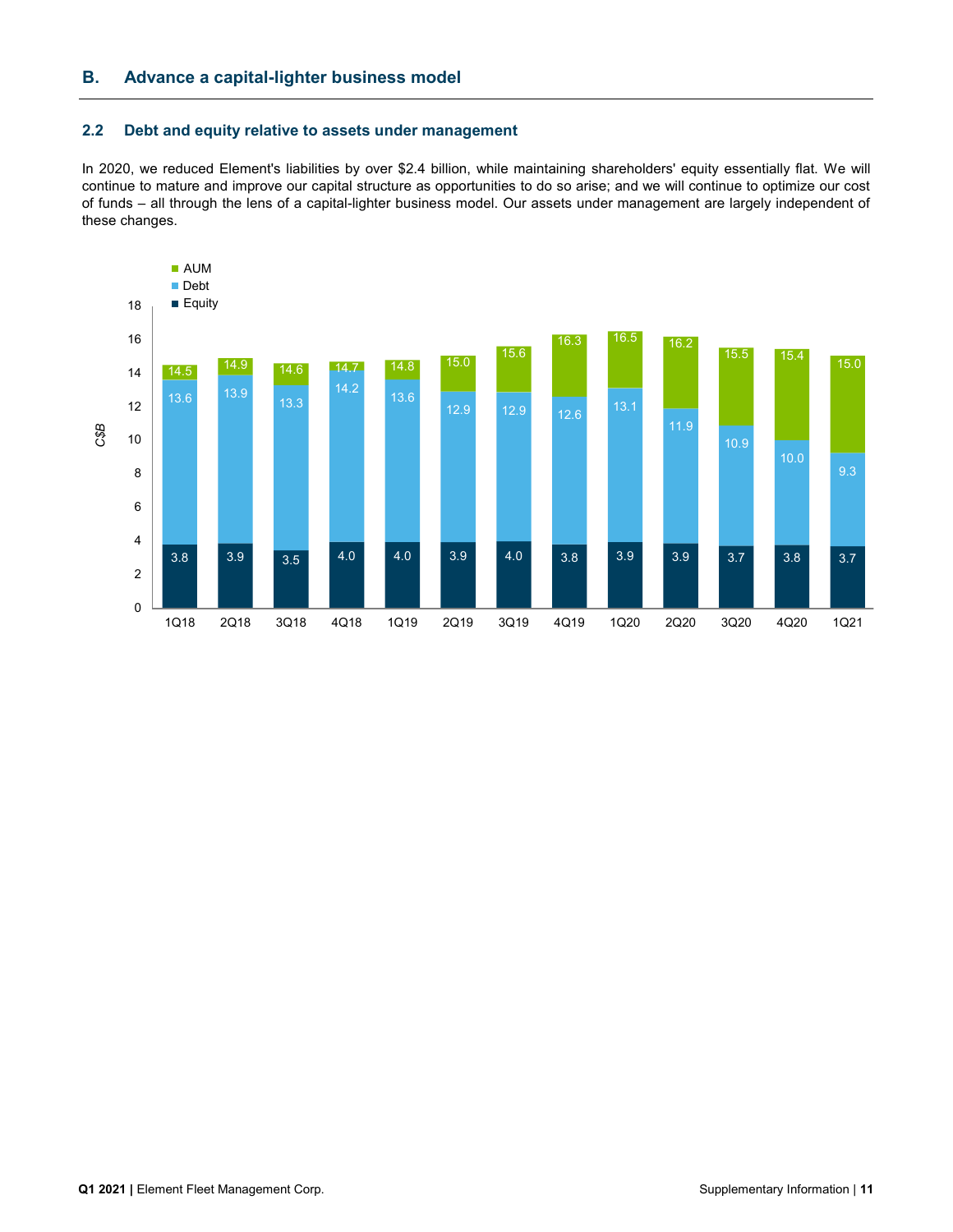### B. Strategically syndicating fleet assets, which enhances return on equity

### 2.3 Quarterly syndication volume and revenue yield

We strategically syndicate U.S. leases when the economics of doing so are superior to holding the assets on our balance sheet, and syndication helps to manage leverage as well as client concentration risk. We continue to welcome new investors in our syndicated assets and expand our offering in terms of client names syndicated.



### 2.4 Quarterly average net earning asset mix and pre-tax return on common equity

Syndication of U.S. leases (only) accelerated the growth of Australia/New Zealand and Mexico earning assets (as a percentage of total) – which generate higher net financing revenue yields – as a percentage of total average net earning assets. Syndication enhances returns on equity by increasing the velocity of operating income and strengthening net financing revenue's contribution to same.



### **Definitions**

pROcE The sum of (before-tax adjusted operating income, minus preferred share dividends) for each of the current and three preceding quarters; divided by (average total equity for the current quarter and same-quarter prior year, minus current quarter preferred share capital).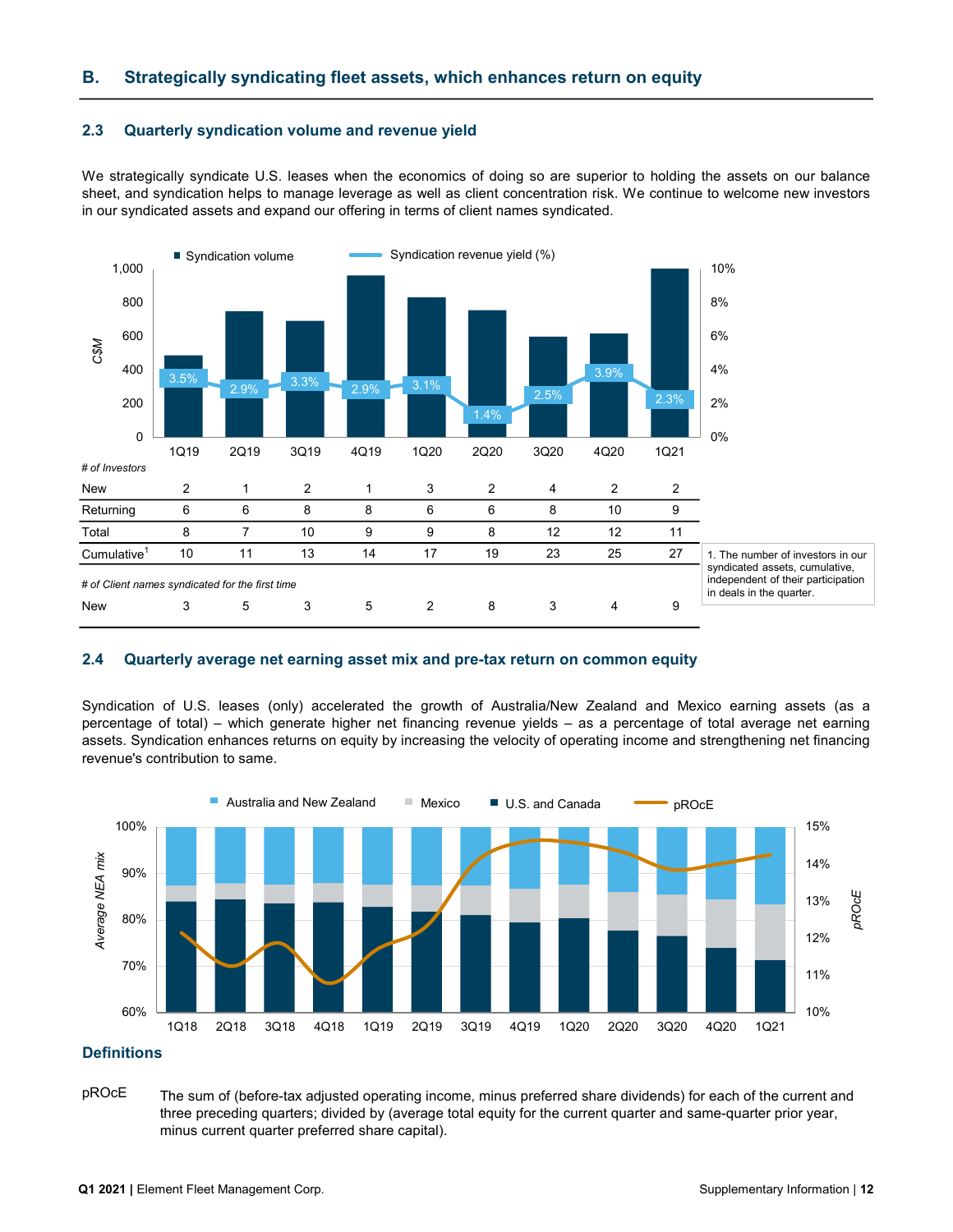### 2.5 Net revenue splits by geography

We earn varying degrees of service revenue, and the nature of that service revenue varies, by geography across our business. We have ample opportunity to generate more, and a higher proportion of, service revenue, which is aligned with our advancement of a capital-lighter business model. Service revenue requires little capital to generate – typically only the net working capital required to provide the service – making it highly accretive to returns on equity.

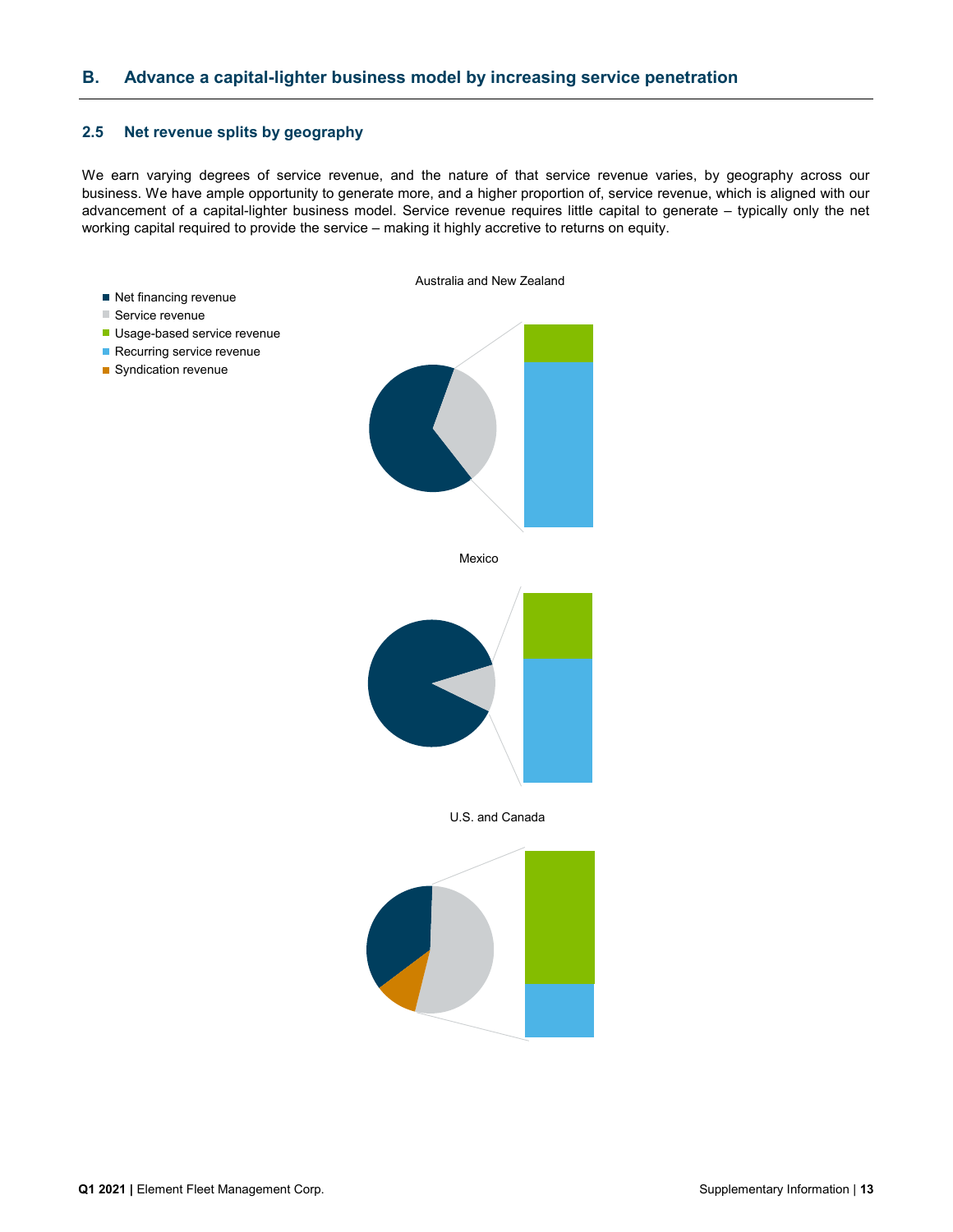### 3.1.1 Free cash flow

| CAD, millions (except free cash flow per common share)                                  | 1Q19  | 2Q19  | 3Q19  | 4Q19  | <b>FY19</b> | 1Q20  | 2Q20  | 3Q20  | 4Q20  | <b>FY20</b> | 1Q21  |
|-----------------------------------------------------------------------------------------|-------|-------|-------|-------|-------------|-------|-------|-------|-------|-------------|-------|
| Before-tax adjusted operating income                                                    | 122.0 | 126.0 | 127.6 | 138.4 | 514.0       | 129.3 | 111.1 | 129.0 | 132.1 | 501.5       | 137.3 |
| Add/(subtract): non-cash expenses/(revenue)<br>and cash revenue/(expenses) <sup>1</sup> | 13.4  | 12.2  | 33.9  | 14.2  | 73.7        | 28.4  | 18.8  | 18.5  | 7.4   | 73.1        | 3.2   |
| <b>Cash from operations</b>                                                             | 135.4 | 138.2 | 161.5 | 152.6 | 587.7       | 157.7 | 130.0 | 147.6 | 139.5 | 574.6       | 140.5 |
| Subtract: required cash expenses                                                        |       |       |       |       |             |       |       |       |       |             |       |
| Sustaining capital investments                                                          | 13.8  | 10.2  | 10.6  | 6.9   | 41.4        | 10.5  | 7.3   | 9.5   | 14.4  | 41.7        | 10.3  |
| Preferred share dividends                                                               | 11.2  | 11.2  | 11.1  | 11.0  | 44.4        | 10.9  | 10.9  | 10.9  | 8.1   | 40.8        | 8.1   |
| Cash taxes                                                                              | 9.9   | 8.6   | 17.9  | 9.4   | 45.8        | 10.0  | 4.4   | 19.6  | 9.0   | 43.0        | 22.7  |
| Free cash flow                                                                          | 100.5 | 108.2 | 122.0 | 125.3 | 456.1       | 126.3 | 107.3 | 107.6 | 107.9 | 449.2       | 99.3  |
| Weighted avg. no. of common shares o/s (million)                                        | 433.6 | 434.7 | 435.1 | 435.8 | 434.8       | 437.3 | 437.8 | 438.8 | 440.2 | 438.6       | 438.5 |
| Per common share outstanding                                                            | 0.23  | 0.25  | 0.28  | 0.29  | 1.05        | 0.29  | 0.25  | 0.25  | 0.25  | 1.02        | 0.23  |

1. Certain cash revenue received and cash expenses paid in any given quarter are deferred and amortized for accounting purposes, resulting in their recognition over the course of subsequent quarters. As a result, non-cash revenue and non-cash expenses are part of any given quarter's accounting results. The line item footnoted above nets the non-cash revenue and expenses in before-tax AOI against real cash flows (received and spent) in the quarter.

### 3.1.2 Free cash flow and adjusted operating income per share

Free cash flow per common share of \$0.23 in Q1 2021 is a \$0.06 decrease from Q1 2020 and a \$0.02 decrease from Q4 2020, predominantly on account of a strengthening Canadian dollar and a one-time 2020 carryover tax payment in New Zealand.



### 3.2 Value of tax assets

The value of tax assets at the end of Q1 2021 was \$371.9 million, equating to \$0.85 per common share.

| CAD, millions (except tax asset value per common share) | YF17  | <b>YE18</b>                   | YE19 | <b>YE20</b>       | 1021 |
|---------------------------------------------------------|-------|-------------------------------|------|-------------------|------|
| Value of tax assets                                     |       | 147.3 365.7 392.7 386.3 371.9 |      |                   |      |
| Weighted average number of common shares o/s (mm)       | 385.4 | 391.7                         |      | 434.8 438.6 438.5 |      |
| Tax asset value per common share                        | 0.38  | 0.93                          | 0.90 | 0.88              | 0.85 |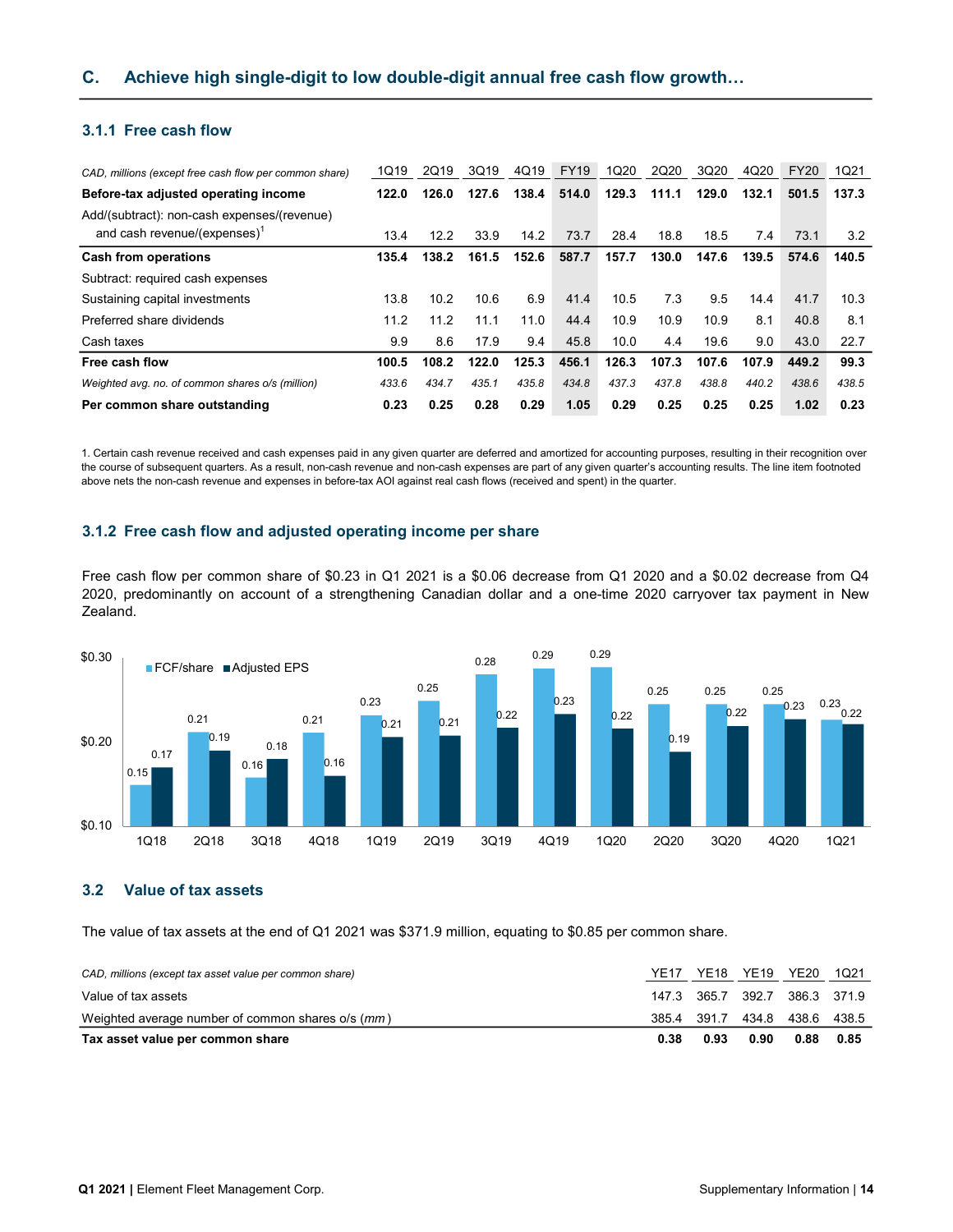### 3.3 NCIB activity

Element has returned \$164.4 million to common shareholders since commencing our normal course issuer bid (NCIB) in late 2020. We have repurchased over 25% of the common shares authorized for repurchase under the NCIB – and over 2% of our total common shares.

|                                                                 | Units           | Dec 2020 | Jan 2021 | Feb 2021 | Mar 2021 | Apr 2021 |
|-----------------------------------------------------------------|-----------------|----------|----------|----------|----------|----------|
| Shares repurchased                                              | <b>Millions</b> | 0.8      | 2.0      | 1.6      | 4.3      | 3.5      |
| Weighted avg. share price                                       | CAD             | 13.12    | 12.69    | 12.36    | 13.95    | 14.34    |
| Cost of repurchases                                             | CAD, millions   | 10.0     | 25.0     | 20.0     | 59.4     | 50.0     |
| Cumulative shares repurchased                                   | <b>Millions</b> | 0.8      | 2.7      | 4.4      | 8.6      | 12.1     |
| as a % of shares authorized for repurchase by NCIB              |                 |          | 6.2%     | 9.9%     | 19.6%    | 27.5%    |
| as a % of shares issued and outstanding at commencement of NCIB |                 |          | 0.6%     | $1.0\%$  | 2.0%     | 2.7%     |

### 3.4 Common dividends

With Element's Q3 results in October 2020, we announced a 44% increase to the common dividend, from \$0.18 to \$0.26 annually per share, representing approximately 30% of the Company's last twelve months' adjusted earnings per share, which is the mid-point of the 25% to 35% payout range the Company plans to maintain going forward.

|                                                             | Units | 1020  | 2Q20  | 3Q20  | 4Q20  | 1Q21  |
|-------------------------------------------------------------|-------|-------|-------|-------|-------|-------|
| Common dividend per share                                   | CAD   | 0.045 | 0.045 | 0.045 | 0.065 | 0.065 |
| Annual common dividend per share as a % of LTM adjusted EPS |       | 20.6% | 21 1% | 21.0% | 30.6% | 30.3% |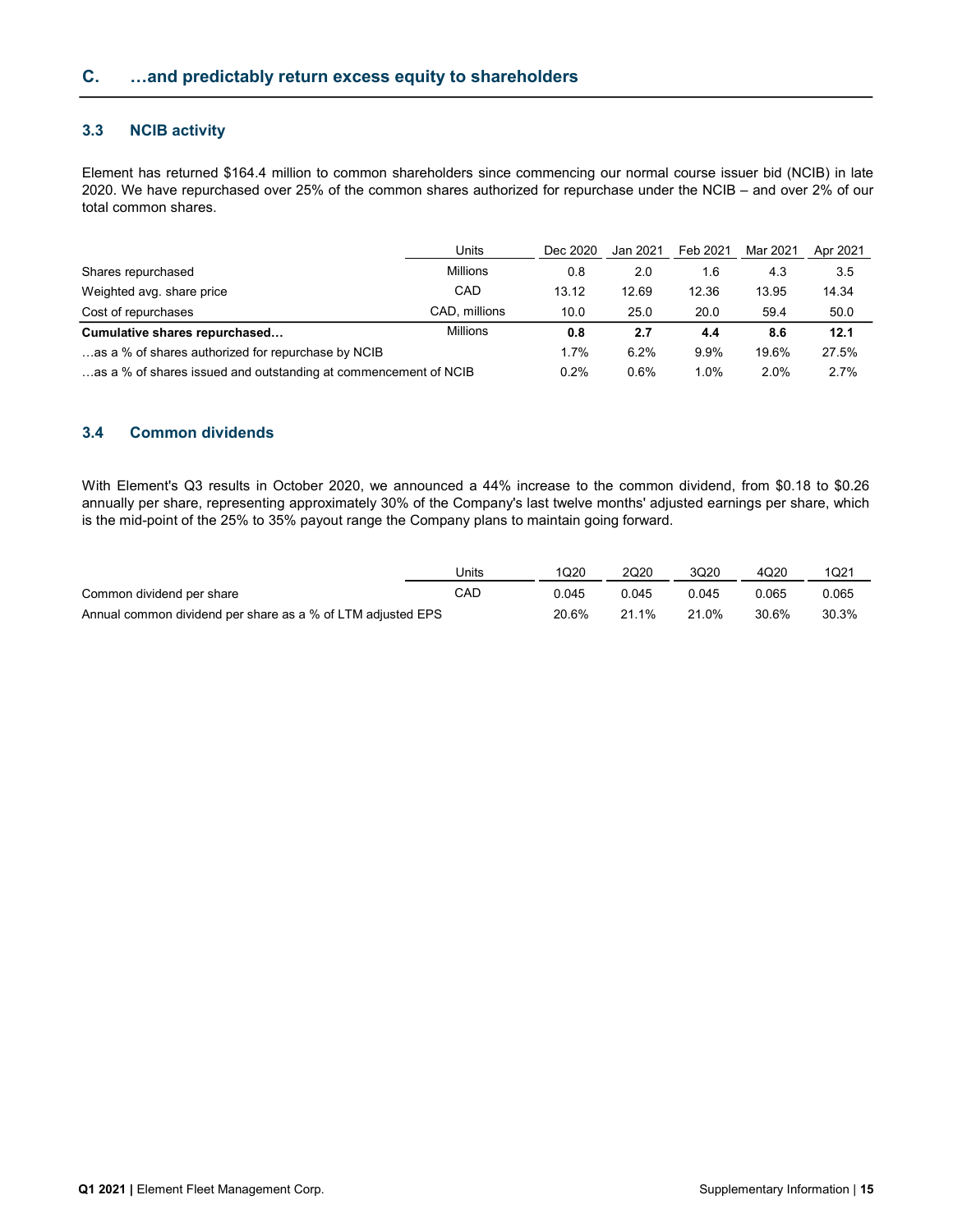# Electric Vehicles